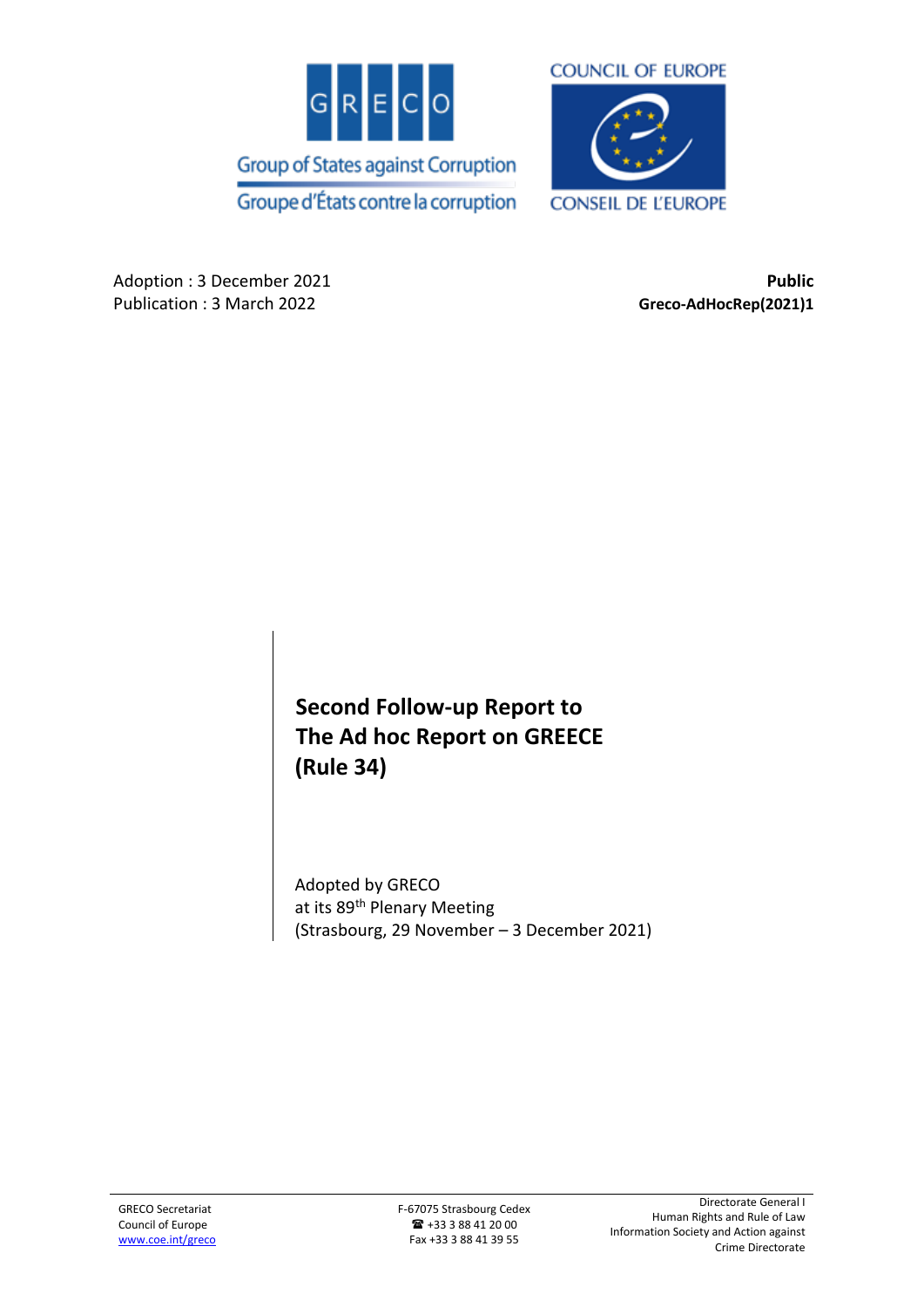### **I. INTRODUCTION AND CONTEXT**

- 1. In June 2019, Greece amended the Criminal Code (CC) and the Criminal Procedure Code (CPC), inter alia, downgrading the criminal offence of bribery of public officials from a "felony" to a "misdemeanour" and, accordingly, softening the sanctions for such offences. Consequently, GRECO requested clarifications from the Greek authorities as these moves could potentially have a negative effect on Greece's ability to effectively fight corruption as well as in respect of the country's compliance with the Criminal Law Convention on Corruption (ETS 173) and its Additional Protocol (ETS 191), to which Greece is a contracting party.
- 2. On 21 June 2019, GRECO decided to apply Rule 34 of its Rules of Procedure in respect of Greece. This Rule provides for an *ad hoc* procedure which can be triggered in exceptional circumstances, such as when GRECO receives information concerning institutional reforms, legislative initiatives or procedural changes that may result in serious violations of anti-corruption standards of the Council of Europe.
- 3. On 6 December 2019, GRECO adopted an [Ad hoc Report on Greece](https://rm.coe.int/ad-hoc-report-on-greece-rule-34-adopted-by-greco-at-its-84th-plenary-m/1680994dc0) (Greco-AdHocRep(2019)2), containing four recommendations. This Report was made public on 18 December 2019. On 29 October 2020, GRECO adopted the [Follow-up Report](https://rm.coe.int/follow-up-report-to-the-ad-hoc-report-on-greece-rule-34-adopted-by-gre/1680a081f4) , which was made public on 27 November 2020. GRECO noted that an expert committee had been established to deal with the recommendations, but no recommendations had been implemented. New information was submitted by the Greek authorities on 18 October and 15 November 2021.
- 4. GRECO appointed as rapporteurs Ms Alexia KALISPERA, Counsel A' at the Law Office of the Republic (Cyprus) and Mr Ernst GNAEGI, Head of the International Criminal Law Unit of the Federal Office of Justice (Switzerland). They were assisted by the Secretariat of GRECO, in drawing up the current Second Follow-up Report.

# **II. CONTEXT**

- 5. The downgrading in June 2019 of the criminal offence of bribery of public officials from a felony to a misdemeanour resulted in strong criticism in Greece as well as from the international community. GRECO expressed concern in June 2019 in relation to the legislative changes. Also, the OECD Working Group on Bribery (WGB) was concerned about the reform and the two Organisations agreed to apply a joint procedure - based on written information and a joint on-site visit to Greece in October 2019 - to assess the amended anti-corruption provisions of relevance to the respective organisation. (for details on the procedure, see the Ad hoc Report). However, GRECO adopted its own Ad hoc Report, in its particular field of competence.
- 6. The initial and main reason for GRECO to trigger the current Rule 34 Ad hoc procedure was the amendment of Article 236 CC, thus downgrading the offence of active bribery of public officials from a felony to a misdemeanour and, at the same time, to lower the sanctions for this offence. However, following massive criticism – and after the onsite visit by GRECO and the WGB – the law (Article 236 CC) was again amended (November 2019). As a result, this offence did again become a felony providing for 5 to 8 years'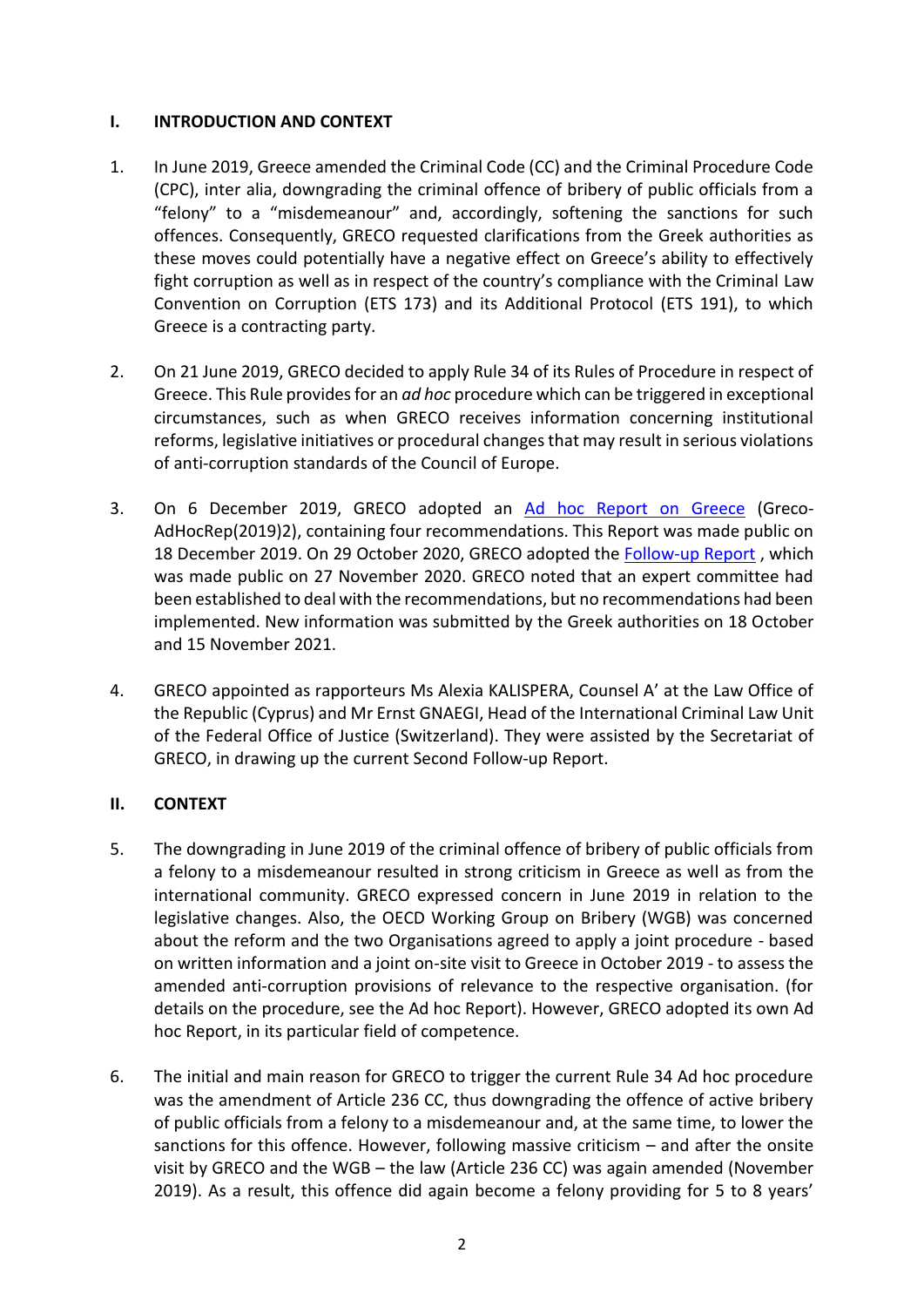incarceration. GRECO welcomed this amendment, which entered into force on 18 November 2019.

- 7. By contrast, in respect of offences under Article 236.2 CC committed before this date and not adjudicated or when the sentence has not been executed, are nevertheless to be considered misdemeanours, in respect of which the more lenient sanctions apply. This was - and is - an inevitable effect of the *lex mitior principle* (the most lenient law applies) which is a basic principle of Greek criminal law enshrined in Article Article 2 of the CC, Article 7 paragraph 1 of the Greek Constitution and Article 49 paragraph 1 of the EU Charter of Fundamental Human Rights. GRECO understands that this is the case also in other jurisdictions but considered it regrettable from the perspective of an effective fight against corruption. Moreover, some other issues remained of concern to GRECO.
- 8. For comparative reasons, Article 236 CC, as it was before the amendments in June 2019, following the amendments in June 2019 and following the amendments in November 2019 is displayed here:

| Article 236 CC before amendments<br>in June 2019                                                                                                                                                                                                                                                                                                                                                                                                           | Article 236 CC after the<br>amendments adopted in June 2019                                                                                                                                                                                                                                                                                                                                                                                                                                                                                                                                                                                                                                                                                                                       | Article 236 CC after the<br>amendments adopted in November<br>2019                                                                                                                                                                                                                                                                                                                                                                                                                                                                                                                                                                                                                                                                                                    |
|------------------------------------------------------------------------------------------------------------------------------------------------------------------------------------------------------------------------------------------------------------------------------------------------------------------------------------------------------------------------------------------------------------------------------------------------------------|-----------------------------------------------------------------------------------------------------------------------------------------------------------------------------------------------------------------------------------------------------------------------------------------------------------------------------------------------------------------------------------------------------------------------------------------------------------------------------------------------------------------------------------------------------------------------------------------------------------------------------------------------------------------------------------------------------------------------------------------------------------------------------------|-----------------------------------------------------------------------------------------------------------------------------------------------------------------------------------------------------------------------------------------------------------------------------------------------------------------------------------------------------------------------------------------------------------------------------------------------------------------------------------------------------------------------------------------------------------------------------------------------------------------------------------------------------------------------------------------------------------------------------------------------------------------------|
| 1. Whosoever offers, promises or<br>gives to an official, directly or<br>through a third party, an undue<br>advantage of any nature,<br>for<br>himself/herself<br>for<br><sub>or</sub><br>another<br>person, for an action or omission on<br>his/her part, future or already<br>completed,<br>related<br>to<br>the<br>performance of his/her duties, shall<br>be punished by at least one year<br>imprisonment and a fine of<br>EUR 5 000 to 50 000.       | 1. Whosoever offers, promises or<br>gives to an official, directly or<br>through a third party, an undue<br>advantage of any nature,<br>for<br>himself/herself<br>or or<br>for<br>another<br>person, for an action or omission on<br>his/her part, future or already<br>related<br>completed,<br>to<br>the<br>performance of his/her duties, shall<br>be punished by imprisonment of up<br>to three years (misdemeanour) or<br>a pecuniary penalty.                                                                                                                                                                                                                                                                                                                               | 1. Whosoever offers, promises or<br>gives to an official, directly or<br>through a third party, an undue<br>advantage of any nature,<br>for<br>himself/herself or<br>for another<br>person, for an action or omission on<br>his/her part, future or<br>already<br>related<br>completed,<br>to<br>the<br>performance of his/her duties, shall<br>be punished by imprisonment of up<br>to three years (misdemeanour) or<br>a pecuniary penalty.                                                                                                                                                                                                                                                                                                                         |
| 2. If the aforementioned action or<br>omission contravenes the duties of<br>the official, the offender shall be<br>punished by up to ten years'<br>incarceration and a fine<br>of<br>EUR 15 000 to 150 000.                                                                                                                                                                                                                                                | 2. If the aforementioned action or<br>omission contravenes the duties of<br>the official, the offender shall be<br>punished by imprisonment of at<br>least three years (misdemeanour)<br>and a pecuniary penalty.                                                                                                                                                                                                                                                                                                                                                                                                                                                                                                                                                                 | 2. If the aforementioned action or<br>omission contravenes the duties of<br>the official, the offender shall be<br>punished by incarceration five to<br>eight years (felony)<br>and<br>a<br>pecuniary penalty.                                                                                                                                                                                                                                                                                                                                                                                                                                                                                                                                                        |
| 3. A head of business or any other<br>person who is vested with a decision-<br>making or a control power in<br>business shall be punished<br>by<br>imprisonment, if the act is not<br>punished more severely by another<br>criminal provision, if he/she by<br>negligence failed to prevent a person<br>under his/hers command or subject<br>to his/hers control from committing,<br>to the benefit of the business, any act<br>of the preceding sections. | 3. A head of business or any other<br>person who is vested with a decision-<br>making or a control power in<br>business shall be punished by<br>imprisonment of up to two years or a<br>pecuniary penalty if the act is not<br>penalized heavier if he/she by<br>negligence failed to prevent a person<br>under his/hers command or subject<br>to his/hers control from committing,<br>to the benefit of the business, any act<br>of the preceding sections.<br>4. The provisions of paragraphs 1, 2<br>and 3 shall also apply when the<br>actions are committed regarding: (a)<br>officials or other employees of any<br>relationship of<br>contractual<br>an<br>institution or body of the European<br>Union having its headquarters in<br>of<br>any<br>public<br>Greece<br>and | 3. A head of business or any other<br>person who is vested with a decision-<br>making or a control power in<br>business shall be punished by<br>imprisonment of up to two years or<br>a pecuniary penalty if the act is not<br>punished more severely if he/she, by<br>infringing a specific obligation of<br>due diligence by negligence, failed<br>to prevent a person under his/hers<br>command or subject to his/hers<br>control from committing, to the<br>benefit of the business, any act of the<br>preceding sections.<br>4. The provisions of paragraphs 1, 2<br>and 3 shall also apply when the<br>actions are committed towards: (a)<br>officials or other employees of any<br>relationship of<br>contractual<br>an<br>institution or body of the European |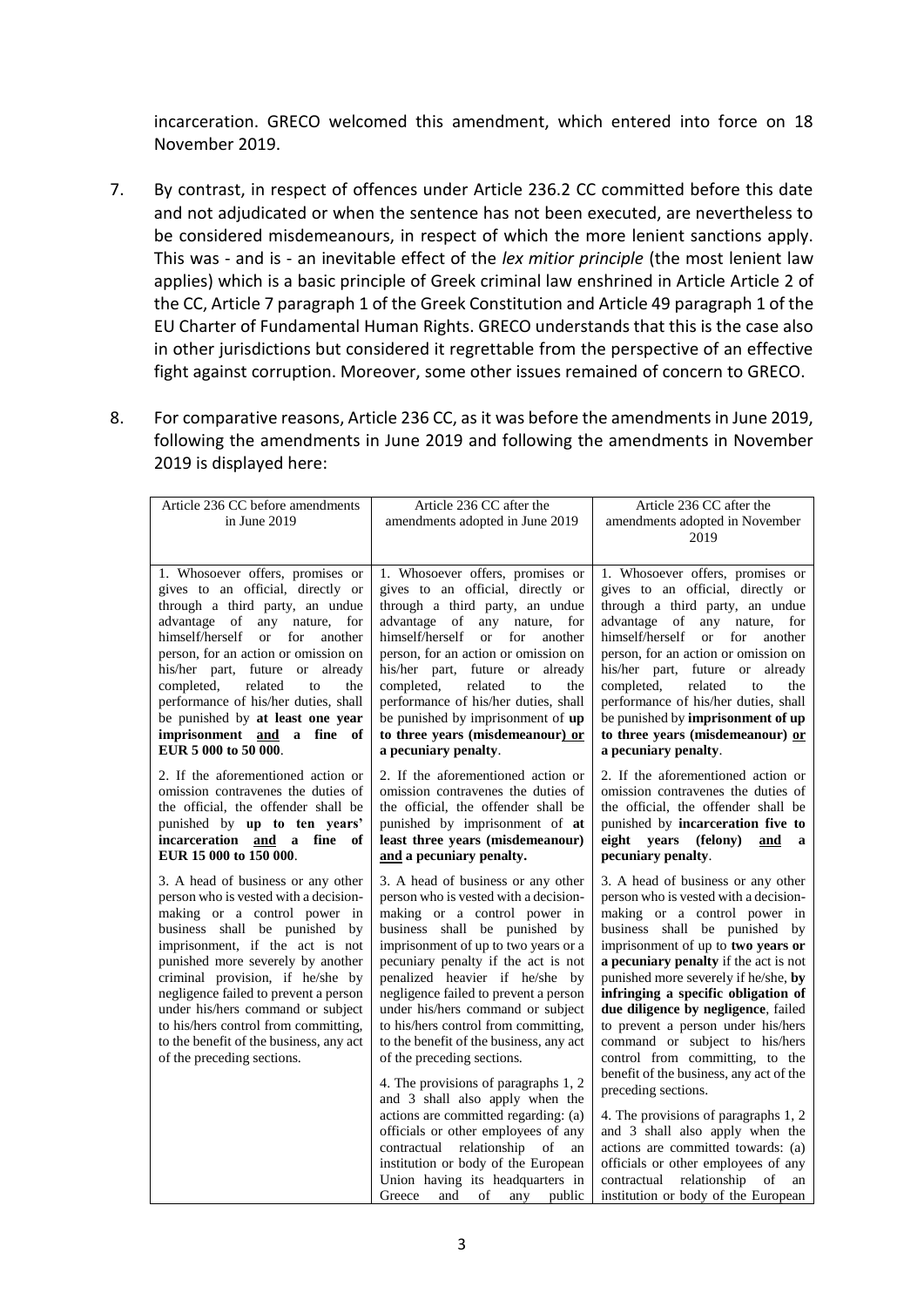| Article 236 CC before amendments | Article 236 CC after the                                                                                                                                                                                                                                                                                                                                                                                                                                                                                             | Article 236 CC after the                                                                                                                                                                                                                                                                                                                                                                                                                                                                                                                                                                                                                                                                                                                                                                                     |
|----------------------------------|----------------------------------------------------------------------------------------------------------------------------------------------------------------------------------------------------------------------------------------------------------------------------------------------------------------------------------------------------------------------------------------------------------------------------------------------------------------------------------------------------------------------|--------------------------------------------------------------------------------------------------------------------------------------------------------------------------------------------------------------------------------------------------------------------------------------------------------------------------------------------------------------------------------------------------------------------------------------------------------------------------------------------------------------------------------------------------------------------------------------------------------------------------------------------------------------------------------------------------------------------------------------------------------------------------------------------------------------|
| in June $2019$                   | amendments adopted in June 2019                                                                                                                                                                                                                                                                                                                                                                                                                                                                                      | amendments adopted in November                                                                                                                                                                                                                                                                                                                                                                                                                                                                                                                                                                                                                                                                                                                                                                               |
|                                  |                                                                                                                                                                                                                                                                                                                                                                                                                                                                                                                      | 2019                                                                                                                                                                                                                                                                                                                                                                                                                                                                                                                                                                                                                                                                                                                                                                                                         |
|                                  |                                                                                                                                                                                                                                                                                                                                                                                                                                                                                                                      |                                                                                                                                                                                                                                                                                                                                                                                                                                                                                                                                                                                                                                                                                                                                                                                                              |
|                                  | international<br>supranational<br>or<br>organization of which Greece is a<br>member and any person, whether<br>detached or not, performing duties<br>corresponding to those performed by<br>the officials or other employees or b)<br>any person exercising a public office<br>or service for a foreign country. In<br>such cases, the Greek criminal laws<br>also apply when the act is performed<br>abroad by a national, even if it is not<br>punishable under the laws of the<br>country where it was committed. | Union having its headquarters in<br>Greece<br>and<br>of<br>any<br>public<br>international<br>supranational<br><sub>or</sub><br>organization of which Greece is a<br>member and any person, whether<br>detached or not, performing duties<br>corresponding to those performed by<br>the officials or other employees or b)<br>any person exercising a public office<br>or service for a foreign country. In<br>such cases, Greek criminal laws also<br>apply when the act is performed<br>abroad by a national, even if it is not<br>punishable under the laws of the<br>country where it was committed and<br>the prosecution of<br>for<br>the<br>misdemeanour of par.1 of this<br>application<br>article<br>for<br>$\mathbf{n}\mathbf{o}$<br>prosecution or the petition of par.3<br>art. 6 PC is required. |

- 9. While GRECO in the Ad hoc Report was pleased that Article 236.2 CC had been requalified as a felony, it also noted that Article 236.1 CC remained weakened; it conveys the message that this offence is considered less serious following the change. GRECO recalled the intentions underlying the Criminal Law Convention according to which corruption may represent an economic offence, sometimes involving considerable value, but not only; it may also threaten the rule of law, the stability of democratic institutions and the moral foundations of society, undermine good governance, security, health, fairness, justice and equal treatment (for details, see the Ad hoc Report, paragraphs 24 and 25).
- 10. GRECO also noted with concern that a general feature of the amended criminal legislation was contained in Article 48 of the Code of Criminal Procedure (CPC) allowing the prosecutor to abstain from prosecution in respect of misdemeanours punishable with up to 3 years' imprisonment, with or without a pecuniary penalty with the consent of a court appointed magistrate, provided that the offender consents to alternative measures (for details, see the Ad hoc Report, paragraph 26).
- 11. Further, GRECO stressed that Article 235.5 CC, as amended, does not refer to passive bribery of public officials of a foreign country (whereas it did in the previous law), while the active side of such an offence is clearly referred to in Article 236.4 b CC. GRECO concluded that the amended text was not fully in line with Article 5 of the Criminal Law Convention. Moreover, GRECO noted that the amended Article 237.4c CC, while on the one side covers the offences of active bribery of judges, jurors and arbitrators of other states, on the other side the passive side of these offences did not appear to be covered by the amended provision, whereas it was in the previous law. It also took the view that the same shortcomings had been noted in respect of passive bribery of members of foreign assemblies (Article 6 of the Criminal Law Convention) (for details, see Ad hoc Report, paragraph 30).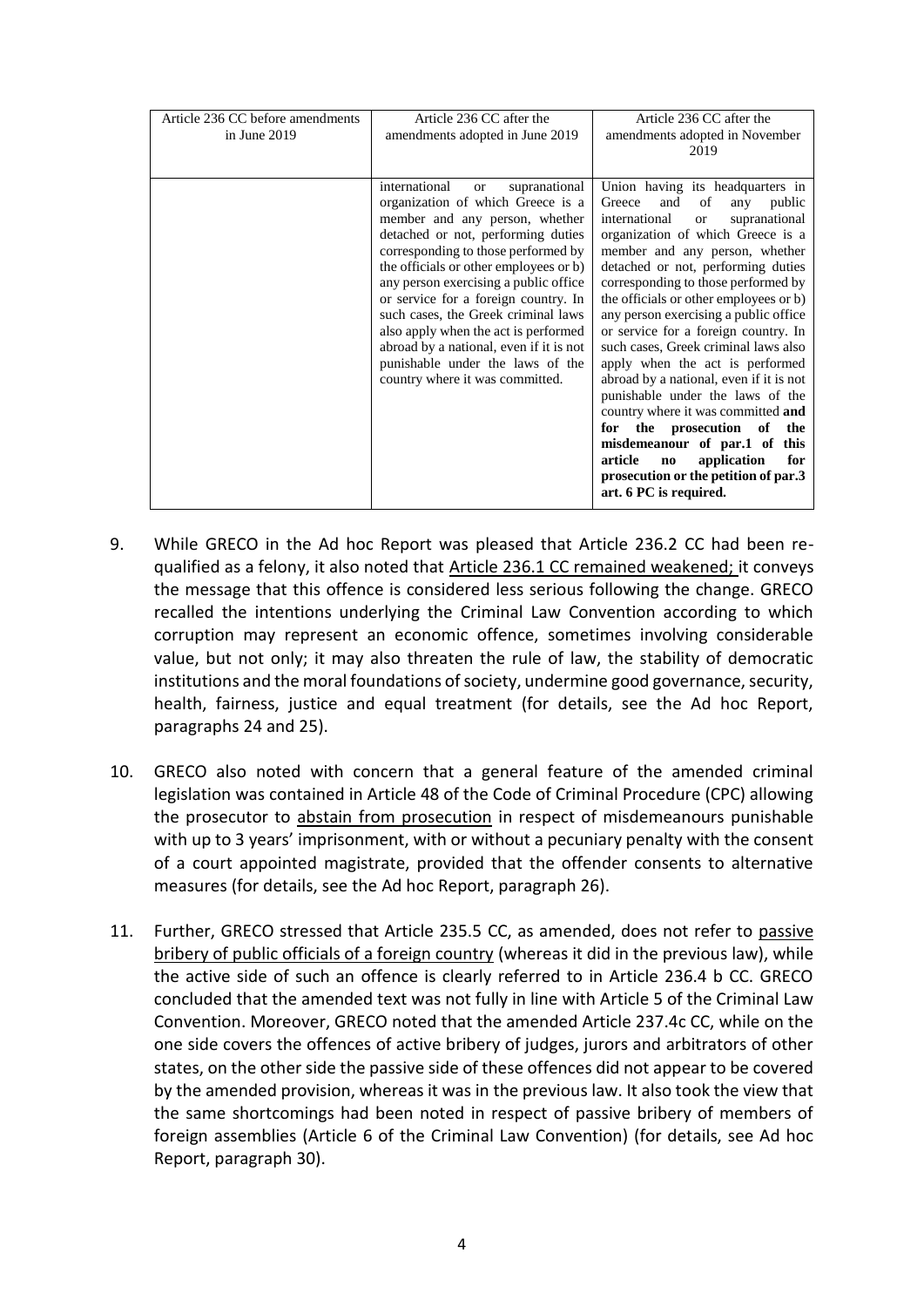- 12. GRECO also noted that Article 263A CC reintroduces a system of special defence of effective regret in situations of active bribery, where the offender shall remain without punishment if s/he reports the act before being questioned as a suspect. GRECO recalled its view that such systems may be subject to abuse in certain situations and called for caution and monitoring in this respect (for details, see Ad hoc Report, paragraphs 33 and 34).
- 13. In view of the above, GRECO addressed four recommendations to Greece.
- 14. On 29 October 2020, GRECO adopted its **Follow up Report** to the Ad hoc Report on Greece (Rule 34) (Greco-AdHocRep(2020)1)**.** While it noted that none of the recommendations had been implemented satisfactorily, it welcomed the establishment of a "Drafting Committee", with the objective of dealing with the recommendations. GRECO invited the authorities to submit a report on measures taken to implement the above-mentioned recommendations by 31 October 2021. This information was received on 18 October 2021.

# **III. ANALYSIS**

- 15. It is recalled that GRECO addressed four recommendations to Greece in the Ad hoc Report. None of them were implemented satisfactorily in the Follow-up Report. The analysis below focuses on the implementation of these recommendations by the Greek authorities.
- 16. The Greek authorities now report that a new law (4855/2021) amending several provisions of the Penal Code (PC) and the Code of Criminal Procedure (CCP) was adopted by Parliament on 11 November 2021. It entered into force on 12 November 2021 when it was published in the Government Gazette (No. 215/12 Nov. 2021). The amended law deals with all four recommendations below.

# **Recommendations i and ii**

- 17. *GRECO recommended to review Article 236.1 of the Criminal Code with a view to introducing aggravating circumstances decisive for when such an offence can be considered a felony and/or increase the sanctions accordingly (Recommendation i);*
- 18. GRECO *recommended to strictly limit the scope of corruption offences that can be subject to abstention of prosecution under Article 48 of the Criminal Procedure Code, by ensuring that this Article can be applied only in exceptional, minor cases of corruption offences (Recommendation ii).*
- 19. The Geek authorities report that according to the amended law, Article 236.1 now reads: "*Whosoever offers, promises or gives to an official, directly or through a third party, an undue advantage of any nature, for himself/herself or for another person, for an action or omission on his/her part, future or already completed, related to the performance of his/her duties, shall be punished by imprisonment*."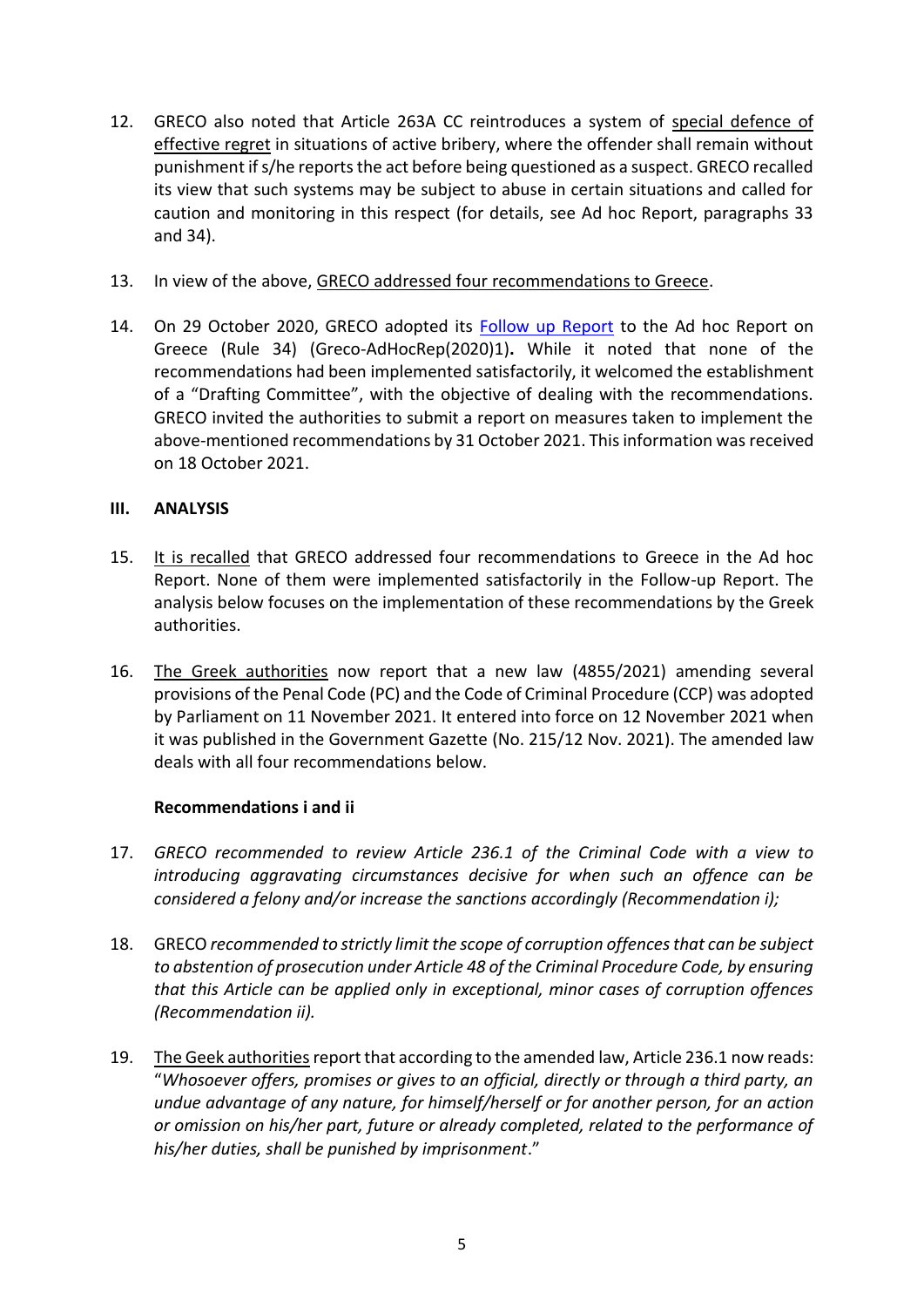- 20. The authorities explain that "imprisonment" means a range between 10 days to 5 years. The offence is still a misdemeanour but if the court imposes imprisonment from 3-5 years this is to be served in prison. Following that change the possibility of the public prosecutor as provided for in article 48 of the Code of Criminal Procedure (CCP) to abstain from the prosecution in corruption offenses will not be an issue anymore since article 48 CCP grants this possibility only for misdemeanours which are punishable by law with imprisonment of up to three years.
- 21. GRECO takes note of the information provided and welcomes the amendments to Article 236.1 PC according to which this offence could only lead to imprisonment. According to the authorities this means up to 5 years imprisonment, which would be a significant increase of the sanctions as compared with the previous law (three years maximum). Even though the offence remains a misdemeanour, GRECO accepts that such an amendment meets the concerns of recommendation i. It also follows that the amendment to Article 236.1 PC rules out the use of Article 48 CCP in respect of offences under Article 236.1 and 2, which goes in the direction of recommendation ii.
- 22. GRECO concludes that recommendations i and ii have been dealt with in a satisfactory manner.

### **Recommendation iii**

- 23. *GRECO recommended ensuring that passive bribery of foreign public officials, including judges, members of assemblies, jurors and arbitrators is criminalised in accordance with Articles 5 and 6 of the Criminal Law Convention on Corruption and its Additional Protocol*.
- 24. The authorities report that amendments have been made to Article 235 (passive bribery of an official) paragraph 5 PC, by adding a sentence that reads: "*Paragraphs 1 and 2 shall also apply where the acts are committed by an official of a foreign country*" and in respect of Article 159 (passive bribery of political persons), paragraph 4 by inter alia adding: "*members of the parliament or a local government council of another State*". They add that this provision also includes judges since they all fall under the notion of "official", albeit they are not punishable with the aggravated sentences which articles 237 foresees for domestic judges.
- 25. GRECO takes note of the information provided. It welcomes the amendments to Article 235, paragraph 5 and Article 159, paragraph 4 PC, by which the scope of domestic officials has been extended also to cover *officials of a foreign country and members of assemblies*. On the other hand, GRECO has strong doubts that this would also clearly cover foreign judges, jurors and arbitrators as their domestic counterparts are explicitly dealt with by Articles 237 of the PC. It would appear appropriate to also to amend Articles 237 to such an end. GRECO therefore concludes that the legal amendments comply partly with the requirements of the recommendation.
- 26. GRECO concludes that recommendation iii has been partly implemented.

# **Recommendation iv**